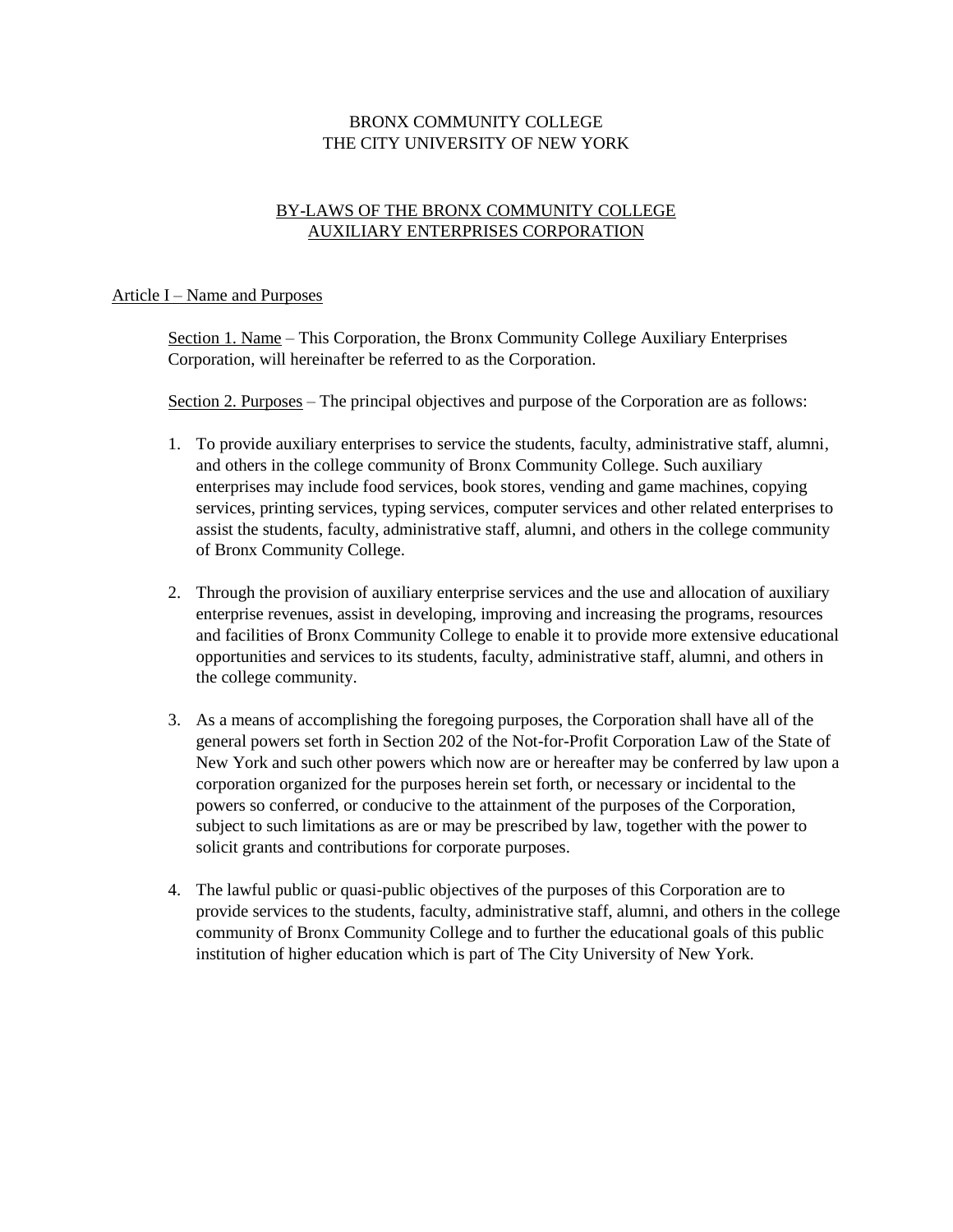#### Article II- Membership and Directors

 $\overline{\phantom{a}}$ 

Section 1. Number – The property, affairs, and concerns of the Corporation shall be vested in a Board of Directors consisting of thirteen (13) directors.

- 1. The President of the college or his/her designee, shall be the Chair of the Board of Directors by virtue of the office held.
- 2. The President shall appoint three (3) directors from amongst the administrators of the college.
- 3. The President of the college shall appoint two (2) faculty members from a panel of at least four (4) teaching faculty elected by the college's Senate Executive Committee.
- 4. Five (5) student directors of the Board of Directors shall be elected by the Student Council from amongst the students duly elected by the general student body, including the student government president.
- 5. Two Independent Directors<sup>1</sup> appointed by the College President.

Section 2. Terms of Office –Each administration, faculty and Independent Director shall serve for a three-year term and until his or her successor is elected, appointed and qualified. Each student Director shall serve for a one-year term and until his or her successor is elected or appointed and qualified. A director's term of office shall commence with the Corporation's fiscal year. Directors may be elected or appointed to consecutive terms.

Section 3. Qualifications – The faculty/administration component of the Board of Directors shall be full-time employees of Bronx Community College. The student component of the Board of Directors shall be students in good standing enrollment at Bronx Community College.

Section 4. Duties and Meetings – The Board of Directors shall have power to hold meetings at such time and places as it deems advisable, to appoint committees, to employ necessary

 $1$  An independent director is defined as a former employee of the College or Corporation, a College alum, a community member, or any other individual, who, pursuant to Section 102 of the Not-for-Profit Corporations Law: (A) has not been within three years of his or her appointment to the governing board of the Corporation, an employee of the Corporation, CUNY or the Research Foundation of CUNY; and (B) does not have a relative who is, or has been within three years of the individual's appointment to the governing board, a key employee of the Corporation, CUNY or the Research Foundation of CUNY; and (C) has not received, and does not have a relative who has received, in any of the three fiscal years prior to the individual's appointment to the governing board, more than \$10,000 in direct compensation from the Corporation, CUNY or the Research Foundation of CUNY (other than reimbursement for expenses reasonably incurred as a director or reasonable compensation for service as a director as permitted by the Not-for-Profit Corporation Law); and (D) is not a current employee of or does not have substantial financial interest in, and does not have relative who is a current officer of or has a substantial financial interest in, any entity that has made payments to, or received payments from, the Corporation, CUNY or the Research Foundation of CUNY for property or services in an amount which, in any of the three fiscal years prior to the individual's appointment to the governing board, exceeds the lesser or \$25,000 or 2% of such entity's consolidated gross revenues. For purposes of this definition, "payment" does not include charitable contributions.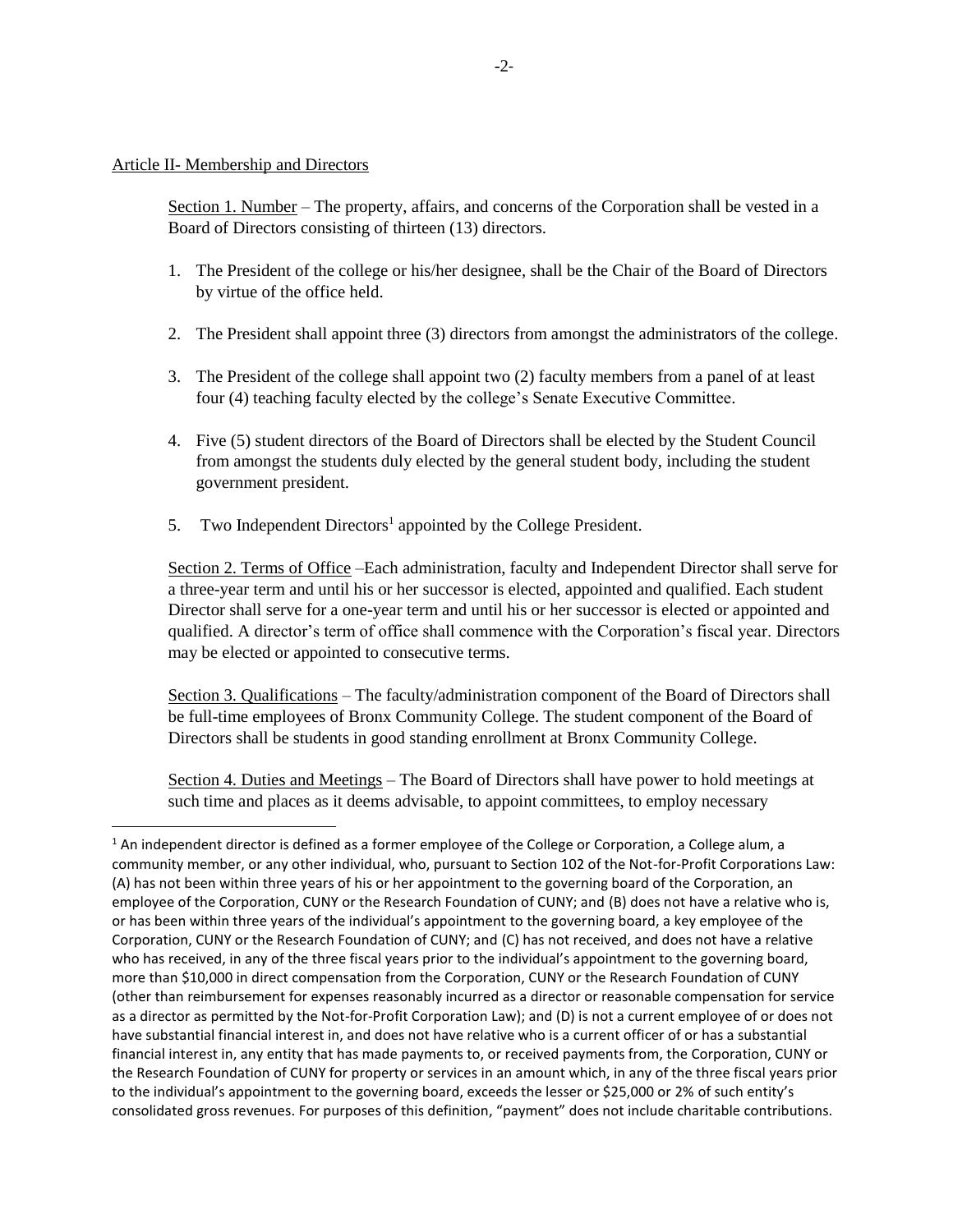employees, to authorize proper expenditures and to take such other measures as may be necessary or proper to carry out the purposes of the Corporation. Meetings of the Board of Directors may be called by the Chair whenever he/she deems advisable and meetings shall be called by him/her upon written request of any four (4) members of the Board of Directors. Notice of every meeting of the Board of Directors shall be given personally, by electronic transmission or by first class mail to each Director at least five business days before the day on which the meeting is to be held.

Section 5. Quorum – The presence of seven (7) directors shall constitute a quorum for the transaction of any business and, unless otherwise specified in these by-laws, the act of a majority at any meeting of the Board of Directors shall be the act of the Board. Each director shall be entitled to one vote. Directors shall vote in person and not by proxy.

Section 6. Vacancies – Whenever a vacancy shall occur in the Board of Directors, said vacancy shall be filled in accordance with the provisions set forth in Section 1 of Article II hereof.

Section 7. Compensation – No director shall receive any compensation from the Corporation for services performed in his/her official capacity, but directors shall be reimbursed for reasonable expenses incurred in the performance of official duties.

Section 8. Assessments – The Board of Directors shall have no power to impose any liability or assessment upon any director or directors of the Corporation, except that a director of the Corporation may be required to reimburse the Corporation for personal use of Corporation Services.

## Article III – Officers and Executive Committee

Section 1. Chair – The Chair of the Board of Directors shall preside over meetings of the Board. He/she shall sign and execute, in the name and on behalf of the Corporation, all documents required to be executed by the Corporation and shall perform such other duties as requested by the Board of Directors or as are reasonably incidental to his/her office. The President of the college or his/her designee shall be the Chair of the Board of Directors.

Section 2. Vice-Chair – The Board of Directors shall elect one of the student members of the Board as Vice-Chair of the Board of Directors. He/she shall preside over meetings of the Board in the absence of the Chair. He/she shall perform such other duties as requested by the Chair or Board of Directors.

Section 3. Second Vice Chair – The Board of Directors shall elect one of the student members of the Board as Second Vice-Chair of the Board of Directors. He/she shall preside over meetings of the Board in the absence of the Chair and Vice-Chair. He/she shall perform such other duties as requested by the Chair or Board of Directors.

Section 4. Treasurer – The President of the college shall designate one of the administrative members of the Board as Treasurer of the Board of Directors. The Treasurer shall be the business and fiscal officer of the Corporation. He/she shall perform such other duties as requested by the President or Board of Directors.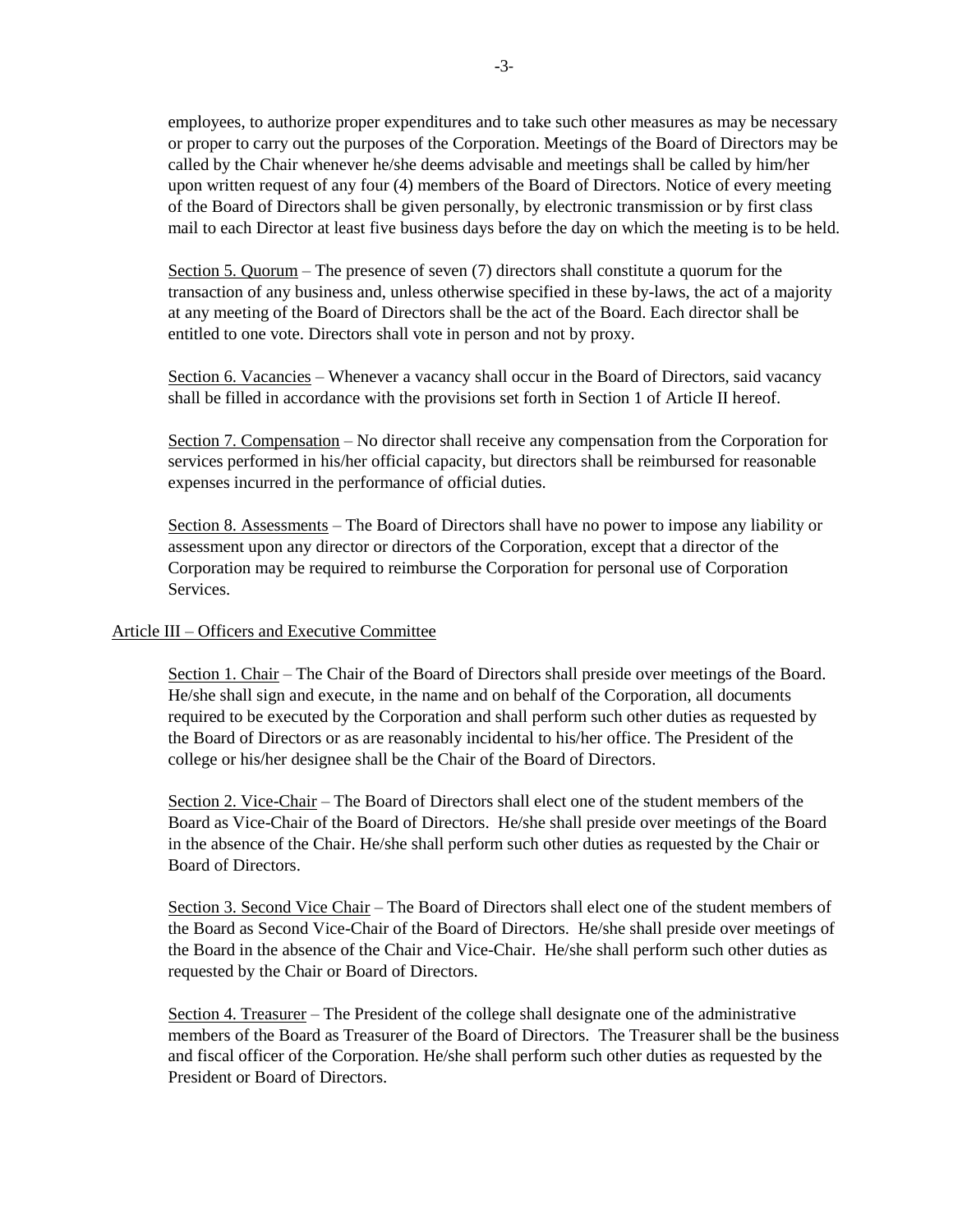Section 5. Secretary – The Secretary shall oversee the taking and recording of minutes of all meetings of the Corporation's Board of Directors, shall keep the seal of the Corporation and shall, when necessary, attest to the official acts of the Chair and Board of Directors. The Secretary shall supervise the distribution of minutes of all Corporation meetings; said distribution shall take place no more than seven days after a meeting. Whenever a person is elected or appointed to one of the positions specified in Section I of Article II hereof, the Secretary shall immediately notify such person, in writing, of his/her membership in the Corporation. The Secretary shall perform such other duties as requested by the Chair or Board of Directors. The college president shall designate one of the administrative members as Secretary.

Section 6. Executive Committee – The officers of the Board of Directors of the Corporation shall constitute the Executive Committee of the Board with power to act for the full Board when classes at Bronx Community College are not in session. A majority of the members of the Executive Committee of the Board shall also have the power to act for the Board of Directors when circumstances make it unfeasible to call for a meeting of the full Board of Directors. An action of the Executive Committee shall be reviewed and voted upon at the next regularly scheduled meeting of the full Board of Directors of the Corporation.

## Article IV – Budget

Section 1. Fiscal Year – The fiscal year for the Corporation shall begin July 1<sup>st</sup>.

Section 2. Budget and Contract Committee – The Budget and Contract Committee shall develop all contract and budget allocation proposals subject to the review and approval of the Board of Directors of the Corporation. The budget and contracts of the Corporation shall be proposed by the Treasurer and submitted to the Committee. Five (5) directors of the board shall comprise the membership of the Budget and Contract Committee. Two (2) members of the committee shall be administrators, two (2) shall be students, and one (1) shall be a member of the faculty.

Section 3. Notification for Action – The minutes of the Board of Directors or the Executive Committee, as submitted by the Secretary and approved by the Board of Directors or the Executive Committee, shall be deemed to be the official notification for the appropriate college office authorizing it and other related college offices to take the necessary actions relating to appropriations and expenditures.

Section 4. Audit – The accounts of the Corporation shall be audited annually by outside certified public accountants engaged by the Board of Directors for that purpose.

Section 5. Audit Committee – The Board shall have an Audit Committee, which shall consist of the two Independent Directors and one student Director elected by the Board, who also meets the definition of Independent Director. The Audit Committee shall oversee the accounting and financial reporting processes of the Corporation and the audit of the Corporation's financial statements. The Audit Committee's responsibilities shall include the following:

 Annually select or renew the selection of an independent auditor to conduct an audit, subject to the approval of The City University of New York;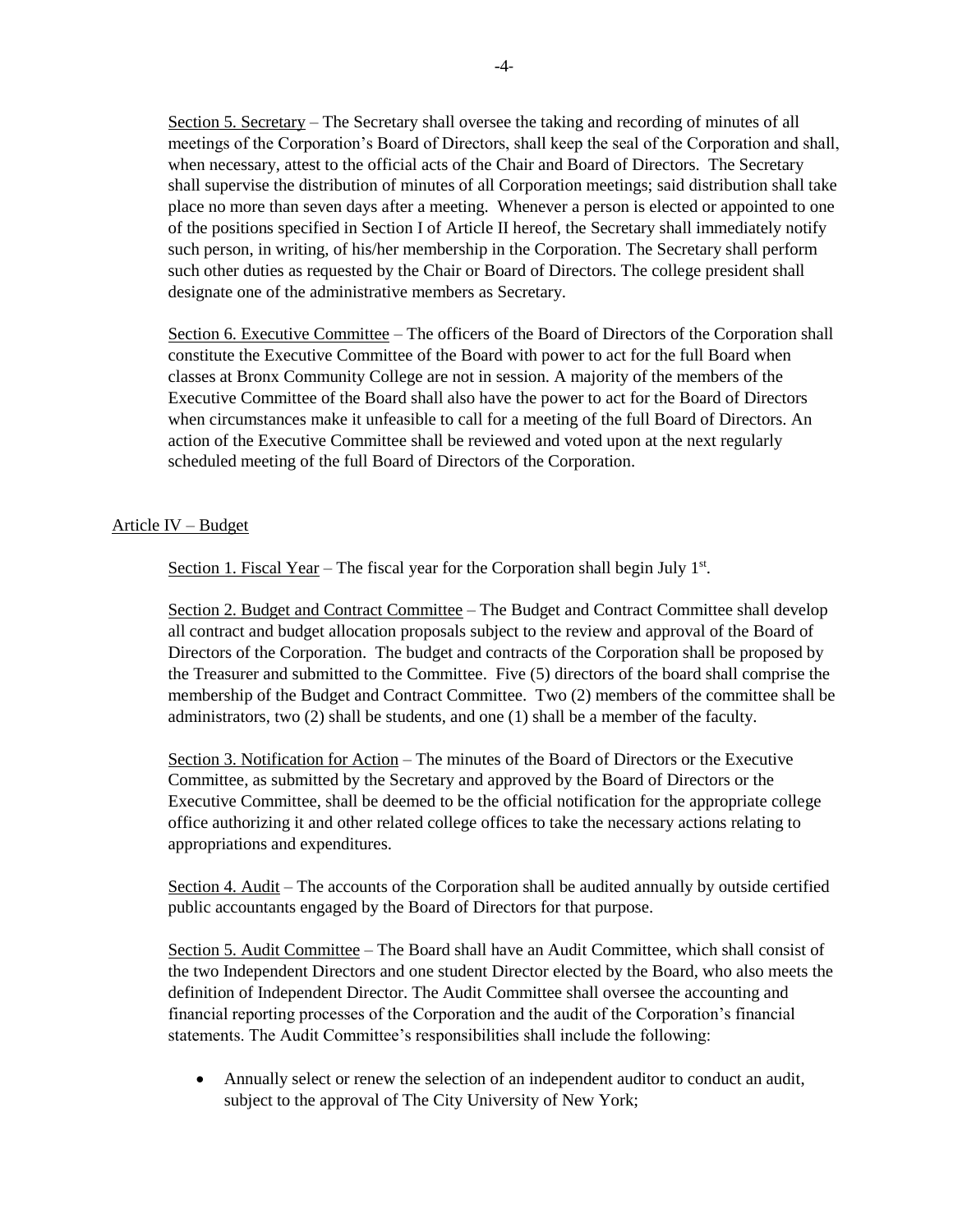- Review with the independent auditor the scope and planning of the audit prior to the audit's commencement;
- Upon completion of the audit, review and discuss with the independent auditor:  $(A)$  any material risks and weaknesses in the internal controls identified by the auditors; (B) any restrictions on the scope of the auditor's activities or access to requested information; (C) any significant disagreements between the auditor and management; and (D) the adequacy of the Corporation's accounting and financial reporting processes;
- Annually consider the performance and independence of the independent auditor;
- Oversee the adoption, implementation of, and compliance with the Corporation's conflict of interest policy; and
- Report on the committee's activities to the Board.

## Article V – Review Authority of the President and Governance

Section 1. Authority – The President of Bronx Community College shall have review authority over all actions taken by the Corporation's Board of Directors. Said review authority shall be exercised in the manner prescribed under Article XVI of the By-Laws of the Board of Trustee of The City University of New York.

Section 2. Governance – The Corporation shall operate consistent with the by-laws, policies and regulations of The City University of New York and any policies, regulations and orders of Bronx Community College.

### Article VI – Assets and Funds

Section 1. Ownership – No director, officer or employee of the Corporation shall have any right, title or interest in any of the assets and funds of the Corporation; all assets and funds of the Corporation shall be owned exclusively by the Corporation.

Section 2. Disposition – All funds of the Corporation shall be deposited in an account or accounts in the name of the Corporation in a bank or banks designated by the President of the college and shall be used solely to pay the proper expenses of the Corporation. Funds shall be withdrawn from such bank account or accounts only upon the written authorization and signatures of both the Treasurer of the Corporation and Chair of the Corporation or upon the written authorization and signature of such other person or persons as the Board of Directors shall designate by resolution. Any funds or other assets of the Corporation which, in the judgment of the Board of Directors, shall not immediately be required to effect the purposes of the Corporation may be invested, reinvested, and administered by the Board of Directors in such securities, real estate or other investment as in the judgement of the Board of Directors is sound and proper.

Section 3. Dissolution – In event of dissolution of the Corporation, all of the remaining assets and property of the Corporation, after deduction of the necessary expenses, shall be distributed, as determined by the Board of Directors and approved by order of a Justice of the Supreme Court of the State of New York, to The City University of New York for the use and benefit of the College or any successor thereof, or to an organization which supports the College or any successor thereof and which satisfies Section 501 (c)(3) of the Internal Revenue Code of 1986, as amended.